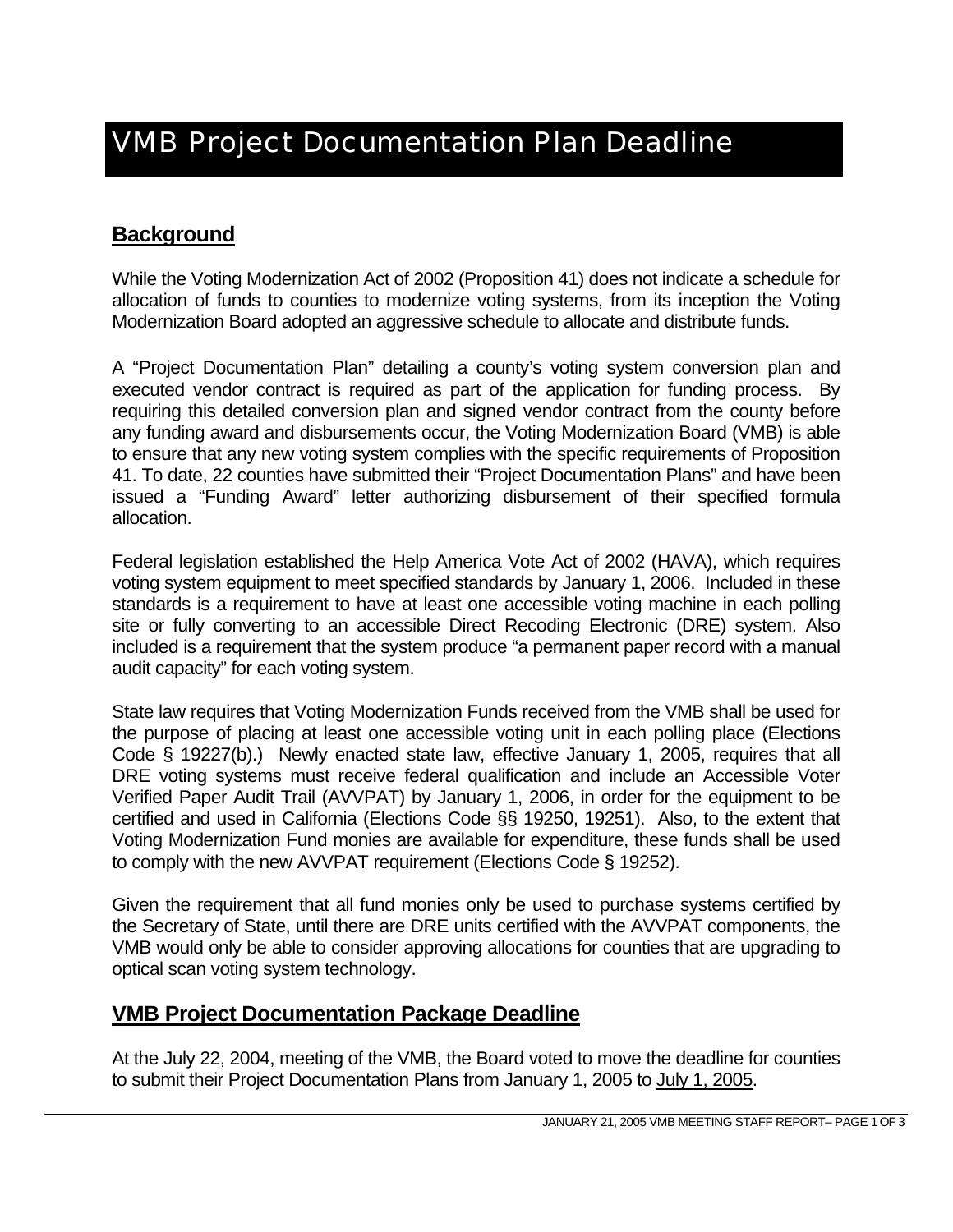It was the underlying belief that by establishing this deadline the VMB could compel the counties to meet the HAVA January 1, 2006, compliance deadline and accelerate the voting system modernization process in California.

Given that there has been no movement in the past six months in the availability of certified voting system for the counties to purchase, the objective of accelerating the voting system modernization process in California may need to be reconsidered.

There has been a shift in the attitude and environment surrounding the modernization of voting equipment since the passage of Proposition 41. The security of electronic voting equipment has been scrutinized in the media, and the transition of jurisdictions to upgrade their voting system technology has been called in to question. This shift, coupled with the uncertainty of maintainable certification of voting systems in California, has led some counties to slow efforts toward modernizing their voting equipment. Arguably, some counties who led the state in modernizing their voting systems have been faced with de-certification of their voting system and additional requirements being placed on their new voting system technology.

The advancement into any new technology is fraught with uncertainties; however, new state and federal mandates dictate the advancement to more readily accessible voting equipment. All voting system vendors who currently sell their voting equipment in California are in the process of developing accessible voting equipment to be compliant with HAVA. To date, however, no voting system has been certified that meets the HAVA requirements, the new requirements of state law, and the Secretary of State guidelines for AVVPAT, and has obtained federal qualification and state certification.

As Proposition 41 does not specify a deadline to allocate the fund monies, the VMB could reconsider the July 1, 2005, deadline for counties to submit their Project Documentation Plans.

## **Deadline Options:**

### **Option One:**

The VMB could maintain the adopted **July 1, 2005**, project plan deadline and move that counties that do not receive approval by the July 1, 2005, deadline forfeit their Approved Allocation. Maintaining this date could allow the VMB to conduct additional funding rounds for the money not used by the deadline. The VMB could reallocate these reverted funds to counties who have converted to new systems by the deadline but did not receive enough funding to pay for their new system. In addition, the reallocated funds could be used to offset the costs to counties that have already converted to DRE systems that are required to be upgraded with the new AVVPAT requirement.